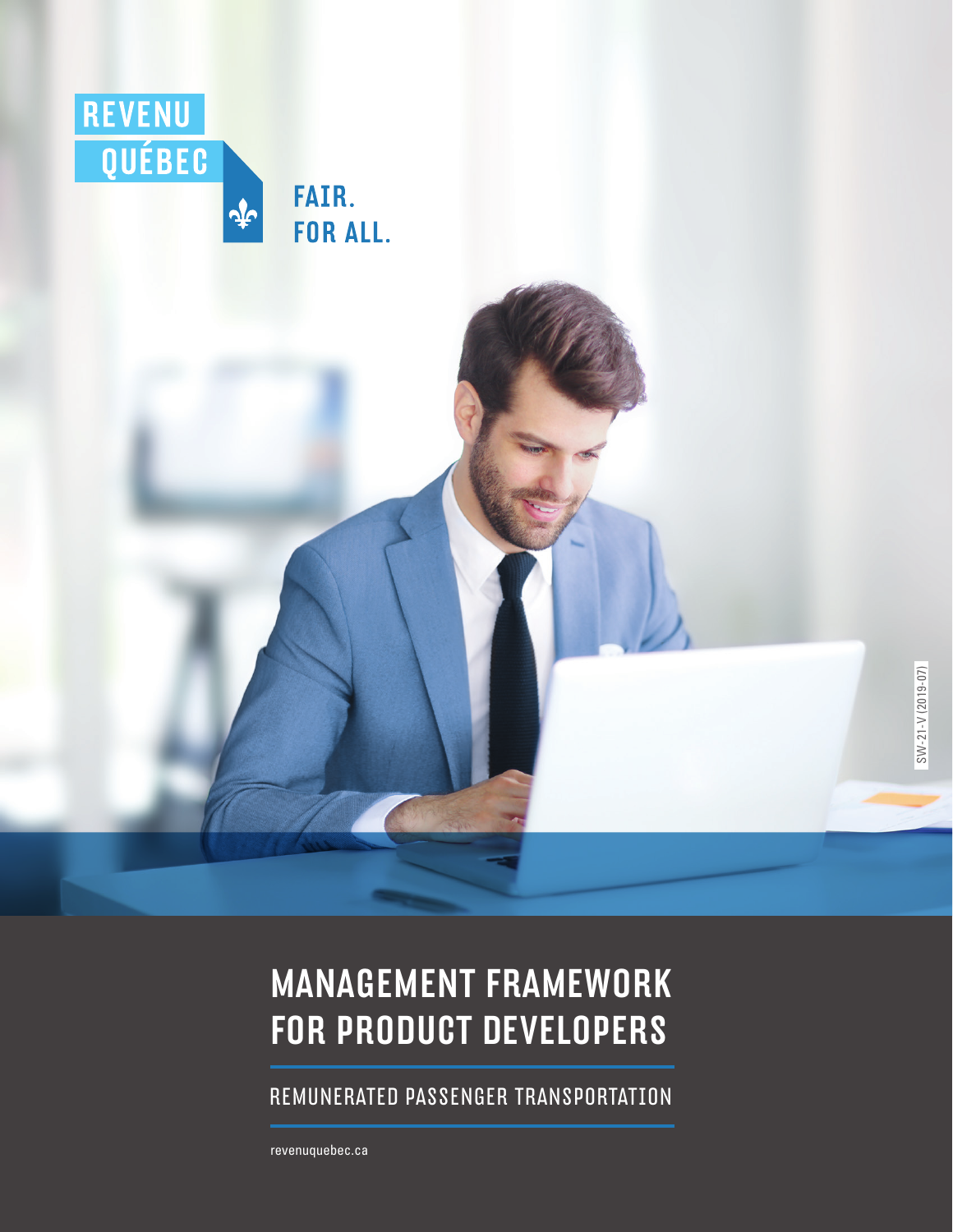# **CONTENTS**

|                | <b>Introduction</b><br>4  |                                                                                                 |                |  |  |
|----------------|---------------------------|-------------------------------------------------------------------------------------------------|----------------|--|--|
| 1              |                           | <b>Registering as a partner</b>                                                                 | 4              |  |  |
|                | 1.1                       |                                                                                                 |                |  |  |
|                | 1.2                       |                                                                                                 |                |  |  |
| $\overline{2}$ | <b>Validation process</b> |                                                                                                 |                |  |  |
|                | 2.1                       |                                                                                                 |                |  |  |
|                | 2.2                       |                                                                                                 |                |  |  |
|                | 2.3                       |                                                                                                 |                |  |  |
| 3              |                           | <b>Developer responsibilities</b>                                                               | 6              |  |  |
|                | 3.1                       |                                                                                                 |                |  |  |
|                | 3.2                       | Responsibilities of developers of commercial products                                           |                |  |  |
|                |                           |                                                                                                 |                |  |  |
| 4              |                           | Responsibilities of Revenu Québec and the service provider                                      | $\overline{7}$ |  |  |
| 5              |                           | <b>Developer Privileges</b>                                                                     | 8              |  |  |
| 6              |                           | <b>Listing of validated commercial products</b>                                                 | 8              |  |  |
| 7              |                           | <b>Online services</b>                                                                          | 9              |  |  |
|                | 7.1                       |                                                                                                 |                |  |  |
|                | 7.2                       |                                                                                                 |                |  |  |
|                |                           | 7.2.1                                                                                           |                |  |  |
|                |                           | 7.2.2                                                                                           |                |  |  |
|                |                           | 7.2.3                                                                                           |                |  |  |
|                | 7.3                       | Access to the restricted-access subsection for partners, My Account for partners and electronic |                |  |  |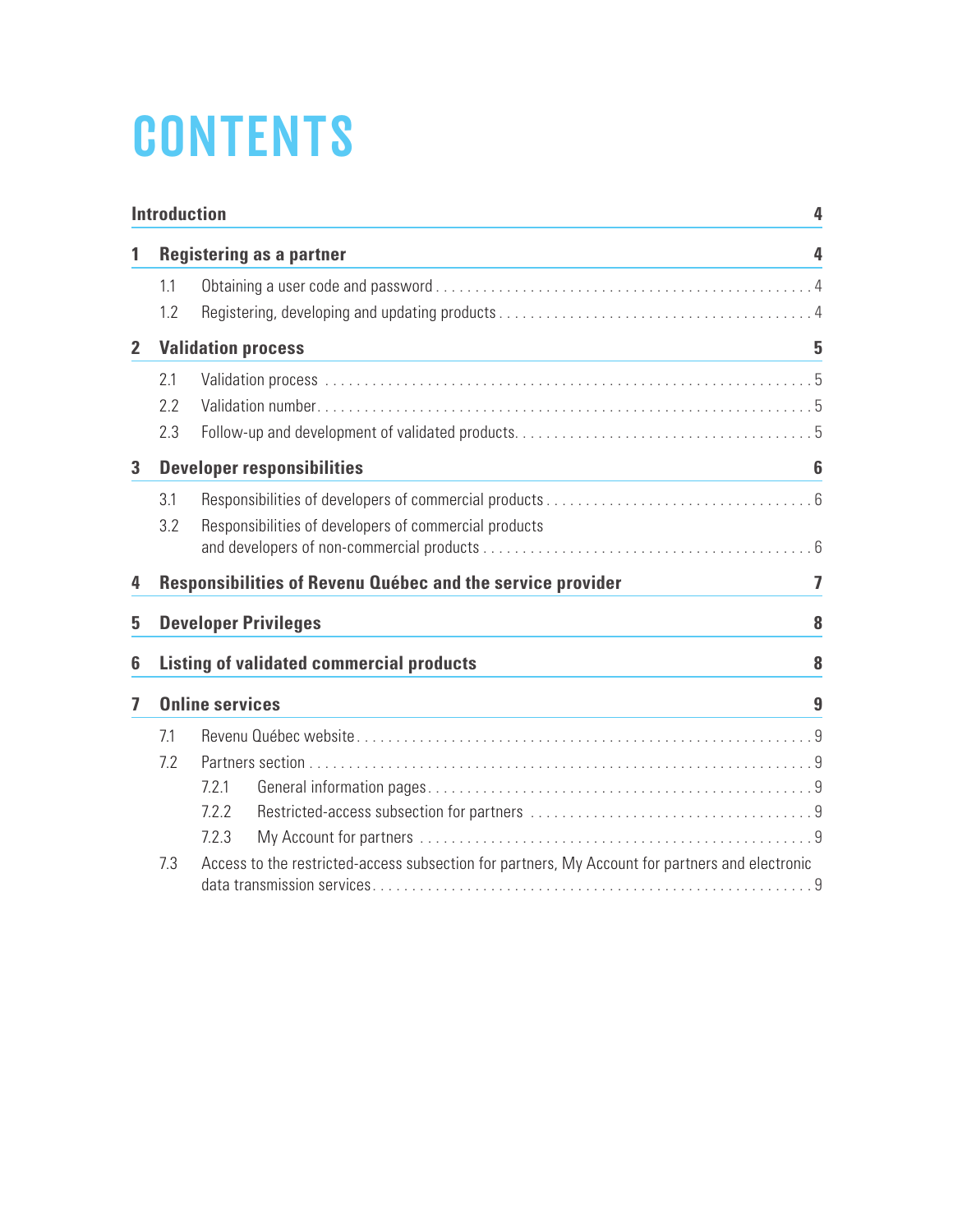| 8                                                                                                                                     | My Account for partners: conditions for use |  | 10 |  |
|---------------------------------------------------------------------------------------------------------------------------------------|---------------------------------------------|--|----|--|
|                                                                                                                                       | 8.1                                         |  |    |  |
|                                                                                                                                       | 8.2                                         |  |    |  |
|                                                                                                                                       | 8.3                                         |  |    |  |
|                                                                                                                                       | 8.4                                         |  |    |  |
|                                                                                                                                       | 8.5                                         |  |    |  |
|                                                                                                                                       | 8.6                                         |  |    |  |
|                                                                                                                                       | 8.7                                         |  |    |  |
|                                                                                                                                       | 8.8                                         |  |    |  |
|                                                                                                                                       | 8.9                                         |  |    |  |
|                                                                                                                                       | 8.10                                        |  |    |  |
| Details of the Agreement Between Revenu Québec and a Product Developer:<br>9<br><b>Remunerated Passenger transportation (SW-20-V)</b> |                                             |  |    |  |
|                                                                                                                                       | Glossary                                    |  | 16 |  |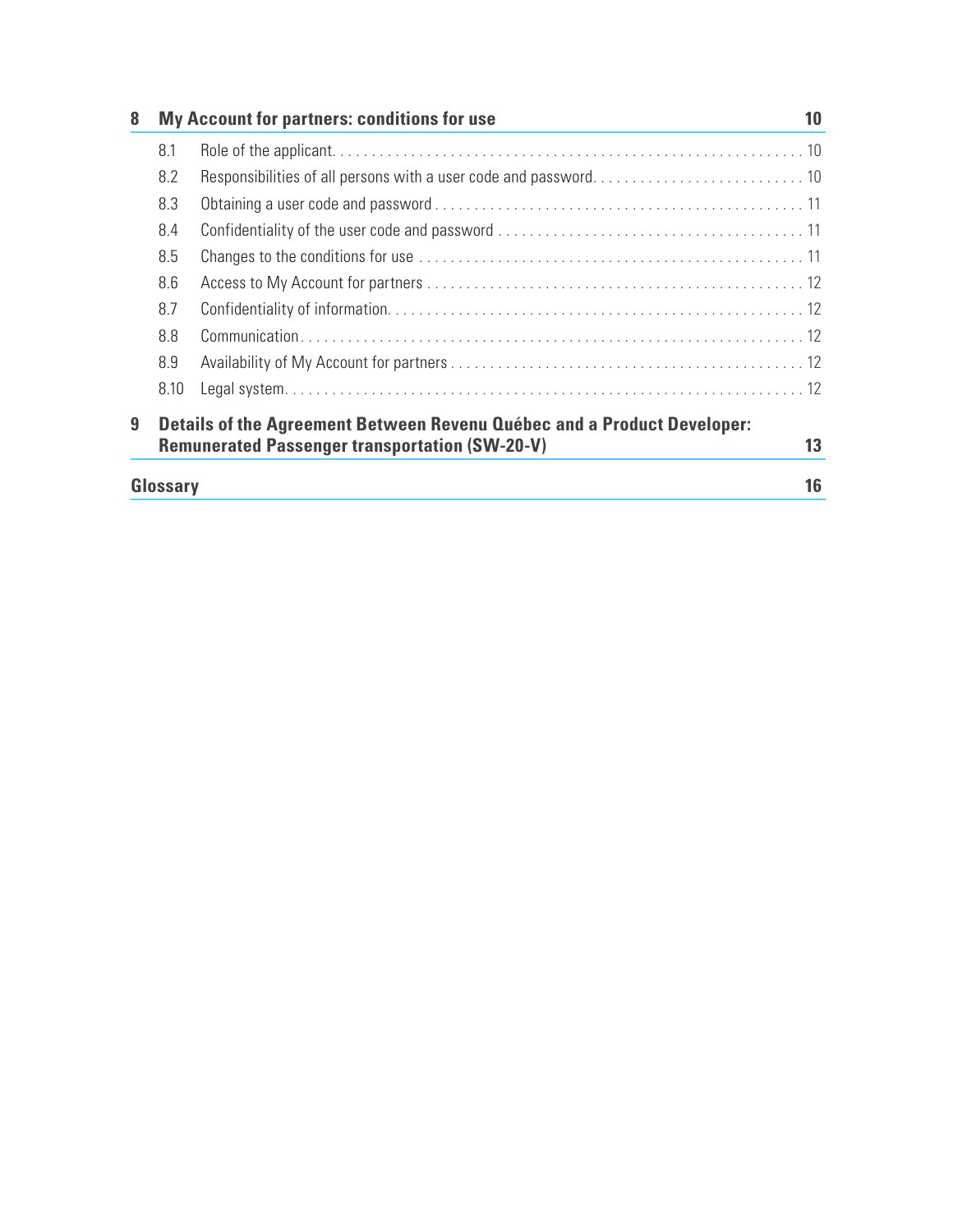# <span id="page-3-0"></span>INTRODUCTION

This document is intended for businesses (hereinafter "developers") that develop products to help natural or legal persons fulfill their tax and related obligations. It has the following goals:

- describe the rules and requirements for the **Remunerated passenger transportation** field of activity;
- explain Revenu Québec's validation process for this field of activity;
- define the responsibilities of developers and of Revenu Québec;
- define the scope of various provisions of the Agreement Between Revenu Québec and a Product Developer: Remunerated Passenger Transportation (SW-20-V).

Please note that the term "product" is defined in the Glossary.

# 1 REGISTERING AS A PARTNER

A business that wishes to become a Revenu Québec partner for the **Remunerated passenger transportation** field of activity must first register as a partner and then register the product(s) that it would like to submit for validation.

To register, a business must:

- use the **Register a Business as a Partner** online service; and
- complete, sign and mail form SW-20-V, Agreement Between Revenu Québec and a Product Developer: Remunerated Passenger Transportation.

The agreement sets out the rules that structure the product validation process. It does not cover marketing activities, such as product promotion or distribution.

#### **1.1 Obtaining a user code and password**

In the final step of online registration, the applicant receives a temporary password. Once Revenu Québec registers the business, the applicant will receive a user code by email. The user code and temporary password are required to access My Account for partners.

Certain partners documents on the Revenu Québec website contain information that cannot be released to the general public. To access these documents, partners must use the user code for My Account for partners.

### **1.2 Registering, developing and updating products**

Whenever there are changes concerning product information, the partner must update the information using the service available in My Account for partners.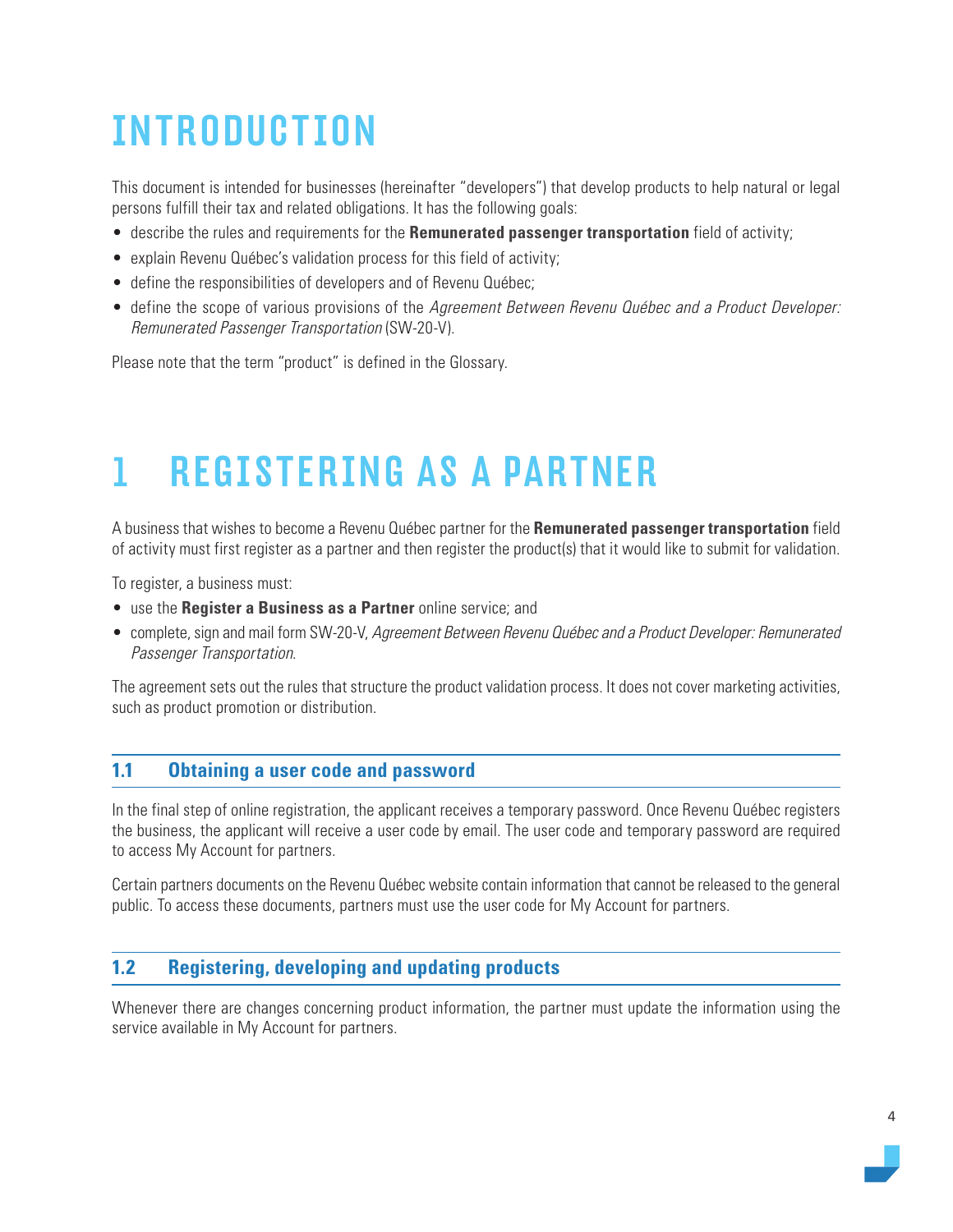# <span id="page-4-0"></span>2 VALIDATION PROCESS

Revenu Québec ensures that products satisfy the requirements of the validation process for the **Remunerated passenger transportation** field of activity.

# **2.1 Validation process**

The validation process for the **Remunerated passenger transportation** field of activity **certifies** that the products used to transfer data to Revenu Québec meet our requirements. The process uses test cases—which must meet Revenu Québec's specifications—to verify the compliance of the transferred data. The test cases are available in the restricted-access subsection for partners on the Revenu Québec website.

If the results of the tests are satisfactory for a given version of a product, Revenu Québec will issue a certification number (hereinafter the "validation number") confirming that the tested version of the product meets the necessary requirements.

### **2.2 Validation number**

Products that meet Revenu Québec's requirements for the **Remunerated passenger transportation** field of activity are assigned a validation number. Developers cannot use this number for another version of the products or for another product. If a developer does not respect this requirement or any other requirement defined in this management framework, Revenu Québec may revoke the privileges associated with the developer's registration, in accordance with the provisions of the agreement entered into by the parties.

Note that, once a validation number is assigned to a specific version of a product, Revenu Québec generally allows future versions of the same product to be used (permitted versions). Section 3.2 explains under which circumstances a product needs a new validation number.

### **2.3 Follow-up and development of validated products**

Revenu Québec verifies that products comply with its requirements by analyzing the data received from users of validated products. Developers receive feedback once the data has been analyzed and may need to adjust their products depending on the results.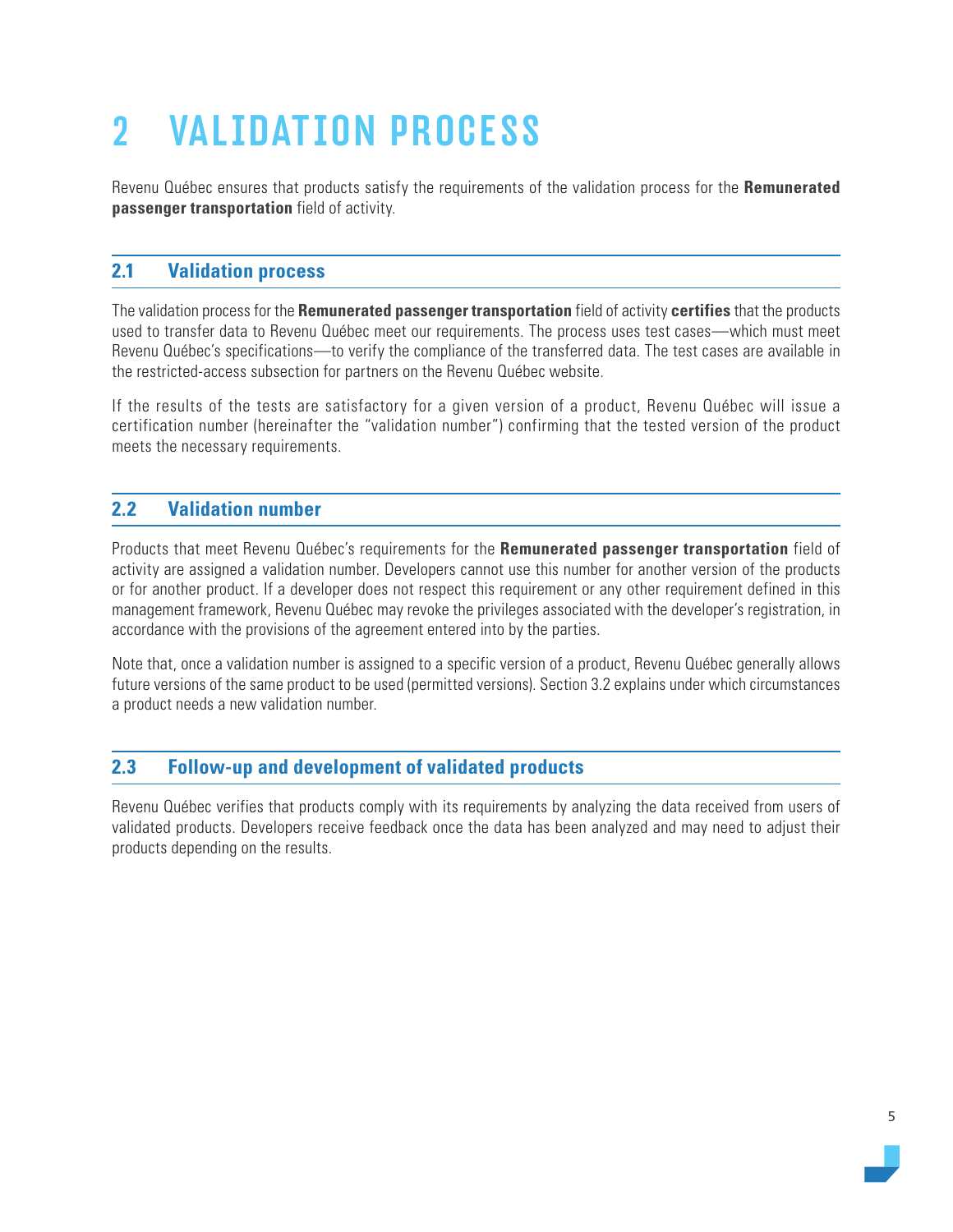# <span id="page-5-0"></span>3 DEVELOPER RESPONSIBILITIES

Developers must comply with the various standards set out in the documents in the restricted-access subsection for partners on the Revenu Québec website.

Certain responsibilities apply only to developers of commercial products. Others concern both developers of commercial products and developers of non-commercial products (who develop products exclusively for their own use).

### **3.1 Responsibilities of developers of commercial products**

Developers of commercial products must:

- provide product users with technical support;
- notify their clients that the use of their products, including the omission or inaccuracy of any information provided, is the responsibility of the user.
- provide their clients with products and versions of their products that comply with Revenu Québec's specifications;
- inform users of any product limitations;
- provide users with the equipment configuration they must use to ensure that all of the product's features are operational.

### **3.2 Responsibilities of developers of commercial products and developers of non-commercial products**

Developers of commercial products **and** developers of non-commercial products must obtain:

- a validation number for a new product:
- a new validation number when a validated product is changed to include new features, new operating modes or new printing modes;
- a new validation number when the version of the JSON structure associated with the certificate request, the user request or the transaction request is changed;
- a new validation number if Revenu Québec releases new specifications;
- a validation number if Revenu Québec so requests.

They must also:

- inform Revenu Québec immediately if a product has any limitations;
- send Revenu Québec the results derived from their products (if applicable);
- make sure that the data sent to Revenu Québec meets Revenu Québec's requirements by conducting quality control of their products and making user documents and a version of their products available (if applicable);
- quickly correct any anomalies in their products where such anomalies prevent users from fulfilling their tax and related obligations.
- provide users with technical support and relevant documentation (if applicable);
- notify Revenu Québec of any problems reported by product users.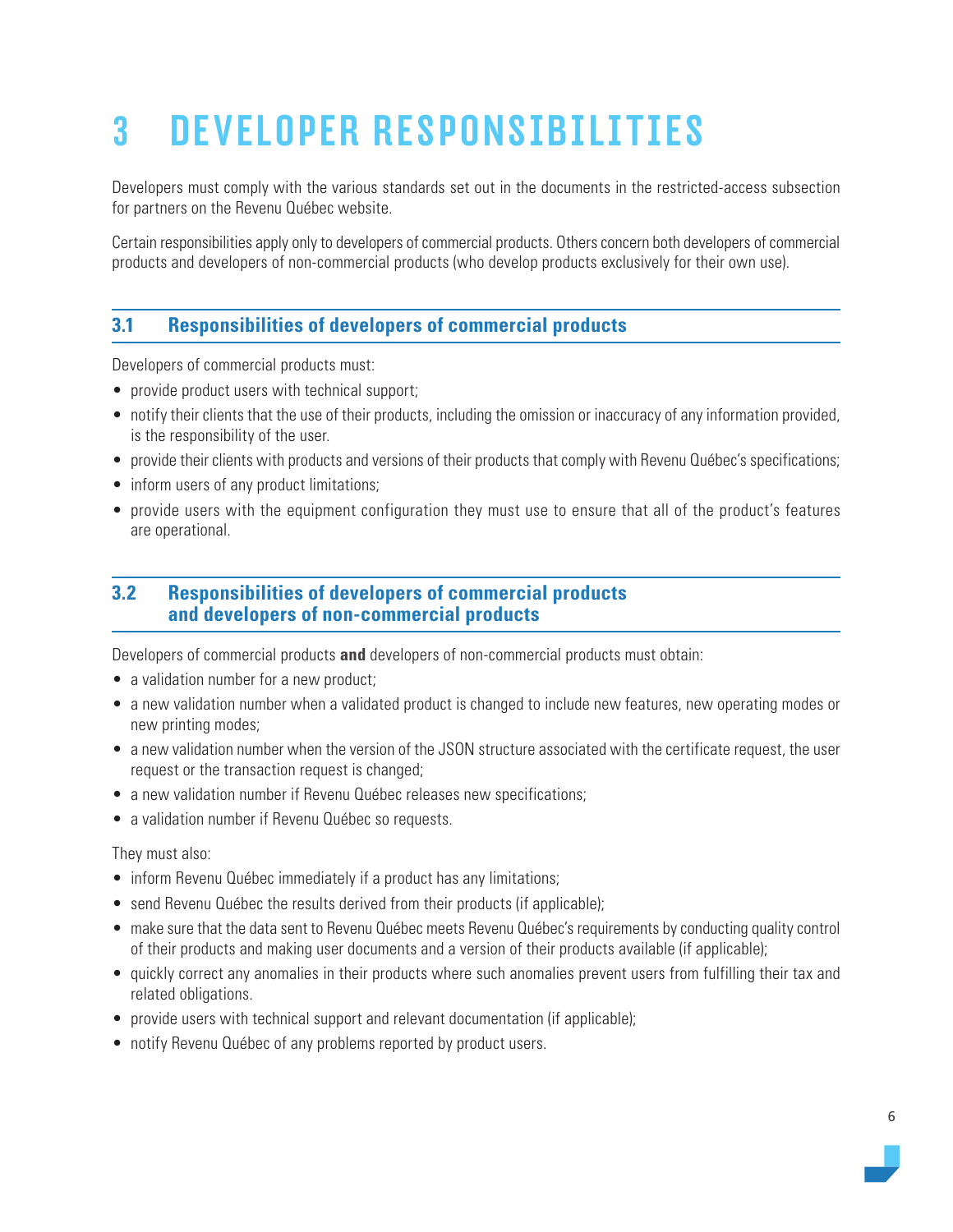# <span id="page-6-0"></span>4 RESPONSIBILITIES OF REVENU QUÉBEC AND THE SERVICE PROVIDER

Developers must follow the validation process to certify their products. Revenu Québec and the service provider will guide developers throughout the process.

Revenu Québec also guarantees the confidentiality of the information that it receives and applies the security measures required by law to protect the hardware and products it is sent.

Revenu Québec and the service provider must also:

- provide developers with the information they request:
- help developers adapt their products throughout the validation process and product development;
- ensure that the products submitted by developers meet Revenu Québec's requirements during and after the validation process;
- provide a suitable environment for developers to carry out tests;
- provide developers with technical support.

If changes are made to this management framework or to any related specifications or documents, Revenu Québec is required to publish a notice in the **Partners** section of its website. If this management framework is updated, the notice must also be emailed to developers. By continuing their activities after receiving such a notice, developers agree to accept any changes included in the updated document.

However, Revenu Québec is not responsible for ensuring that products comply with legislation. Users and product developers are responsible for:

- their use of a product;
- any omission of information; and
- the accuracy of data.

Consequently, Revenu Québec cannot be held responsible for programming errors that may affect the data that is transmitted.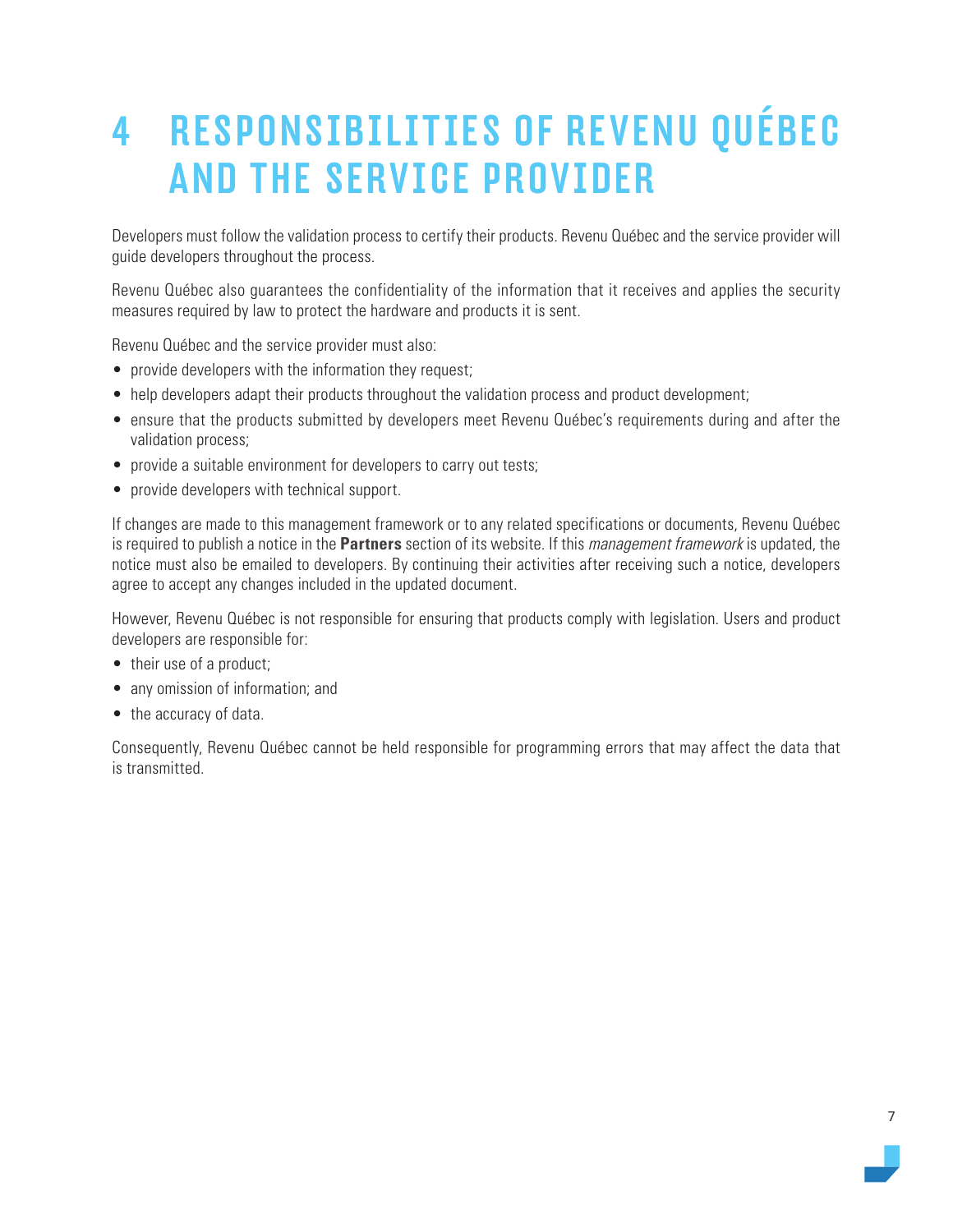# <span id="page-7-0"></span>5 DEVELOPER PRIVILEGES

Certain privileges are granted to developers when they become partners of Revenu Québec, including:

- the right to use the validation number confirming that the product meets Revenu Québec's requirements (if applicable);
- access to the documents on Revenu Québec's website, in particular those found in the restricted-access subsection for partners;
- access to an environment for verifying test case results; and
- the listing of the developer's validated commercial products (name and version number) on Revenu Québec's website.

Revenu Québec may revoke the privileges of developers that fail to uphold their obligations or meet Revenu Québec's requirements, or that fail to make any necessary corrections by the prescribed deadline.

# 6 LISTING OF VALIDATED COMMERCIAL PRODUCTS

On its website, Revenu Québec lists the names and versions (including unpermitted versions) of validated commercial products and the names of the product developers.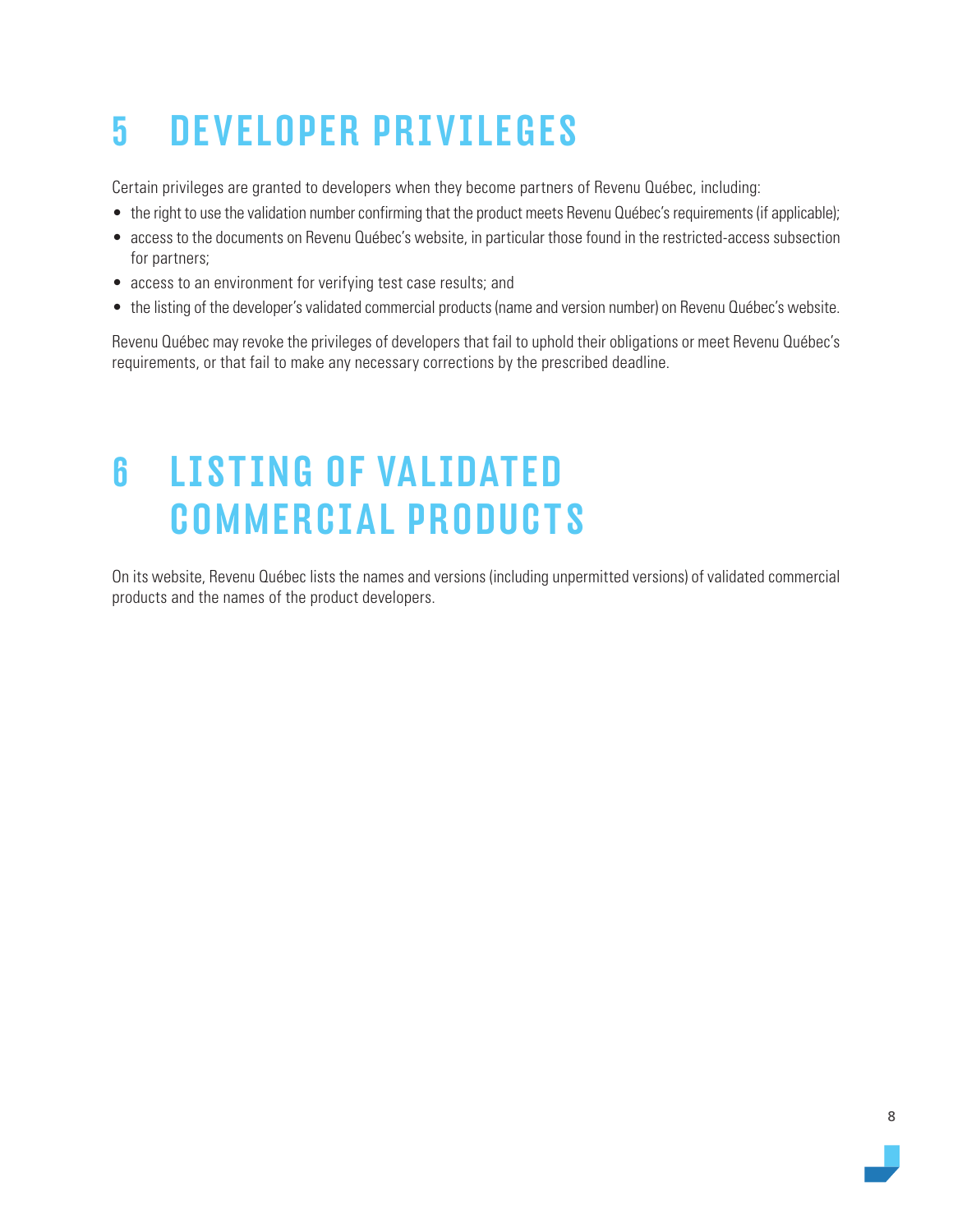# <span id="page-8-0"></span>7 ONLINE SERVICES

### **7.1 Revenu Québec website**

On the Revenu Québec website, developers can view, download and print documents related to the **Remunerated passenger transportation** field of activity.

# **7.2 Partners section**

### **7.2.1 General information pages**

The **Partners** section contains general information about the fields of activity, the validation processes and how to register as a partner. Under **News**, new information is announced and important messages for developers are posted.

Under **Stay Informed**, developers can subscribe to our RSS feeds to receive the latest news and be notified when new or updated documents are posted online.

# **7.2.2 Restricted-access subsection for partners**

The restricted-access subsection for partners contains a number of documents to help developers plan, adapt and develop their products. However, as these documents contain information that cannot be released to the general public, a user code is required. Developers must register as a Revenu Québec partner to obtain a user code.

It is important to always use the most recent version of documents when validating a product.

# **7.2.3 My Account for partners**

My Account for partners is a space that allows partners to manage certain aspects of their Revenu Québec file on their own. Using My Account, partners can:

- update their profile:
- add or update a field of activity;
- add resource people and update their information;
- register their products and update their product information;
- view the test-case history for their products in a given field of activity;
- send Revenu Québec a message.

### **7.3 Access to the restricted-access subsection for partners, My Account for partners and electronic data transmission services**

Revenu Québec can temporarily shut down access to all or part of the restricted-access subsection for partners, to My Account for partners or to an electronic data transmission service. While unplanned interruptions (for example, due to technical difficulties) may occur without prior notice, Revenu Québec will provide developers with reasonable notice prior to any planned interruption.

Revenu Québec can also permanently shut down access to all or part of the restricted-access subsection for partners, to My Account for partners or to an electronic data transmission service. In such a case, developers will be provided with at least five days' written notice.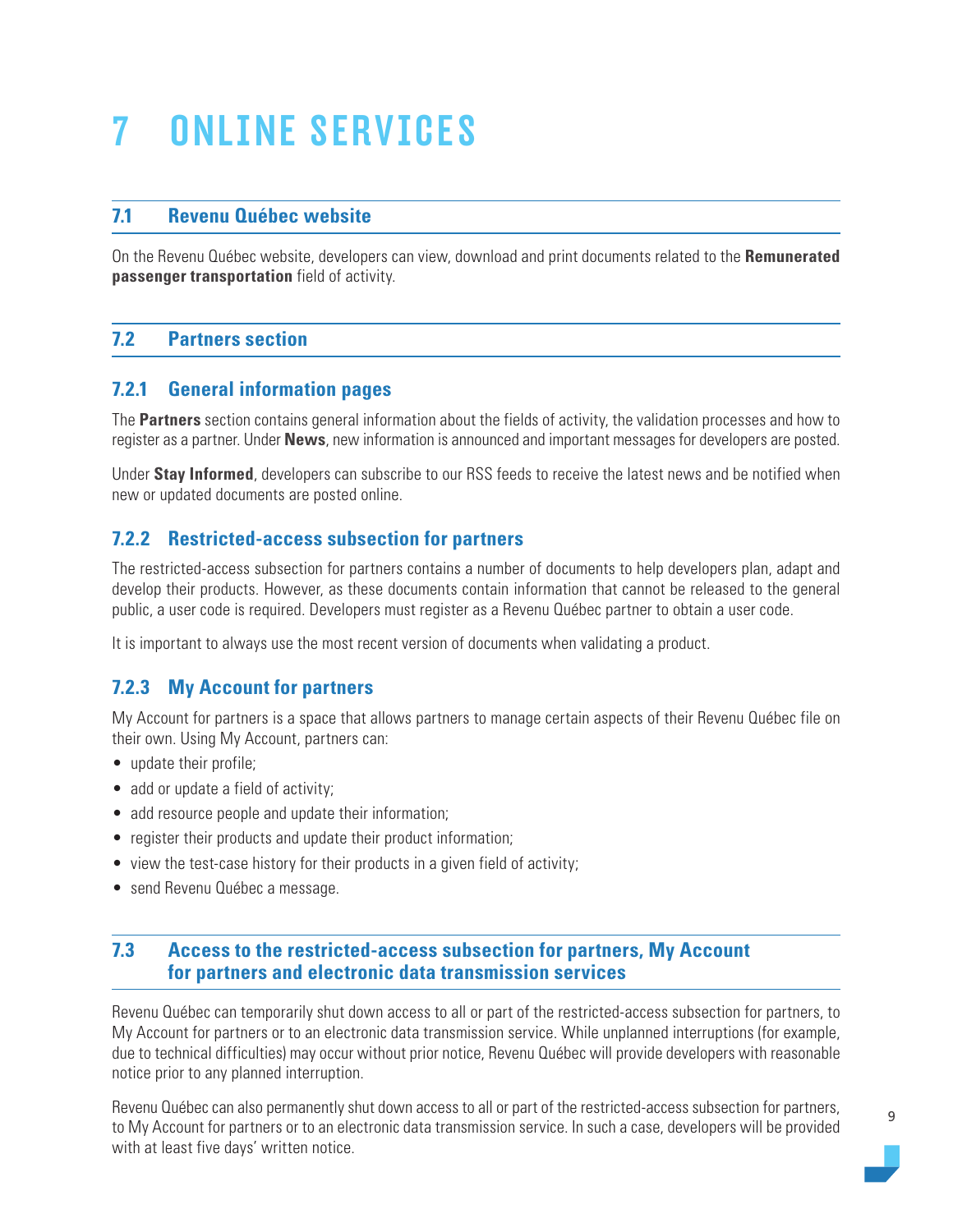# <span id="page-9-0"></span>8 MY ACCOUNT FOR PARTNERS: CONDITIONS FOR USE

In this part, "applicant" means an individual in business, a partnership, a corporation or any other legal entity seeking to register as a partner, and therefore for My Account for partners.

The applicant will be given a temporary password after registering.

The applicant must ensure that form SW-20-V, Agreement Between Revenu Québec and a Product Developer: Remunerated Passenger Transportation, is completed, printed, signed and mailed to Revenu Québec.

Once Revenu Québec accepts the applicant's registration as a partner, the applicant will receive a user code. The applicant must then:

- use the user code and password to access My Account for partners in order to register the business's resource people;
- use the **Contact Us** service to request that each resource person receive a unique user code and password;
- register the product(s) for which the applicant is seeking validation from Revenu Québec; and
- assign a registered resource person to each registered product (each resource person must be associated with at least one product).

### **8.1 Role of the applicant**

The applicant is responsible for:

- registering as a partner;
- ensuring that form SW-20-V, Agreement Between Revenu Québec and a Product Developer: Remunerated Passenger Transportation, is duly signed and mailed to Revenu Québec; and
- registering resource people and products (once Revenu Québec has accepted the applicant's registration).

### **8.2 Responsibilities of all persons with a user code and password**

Every transaction performed with a user code and password has the same legal effect as a transaction that has been performed further to duly signed written instructions provided by the applicant.

Persons with a user code and password are responsible at all times for:

- the accuracy of the information provided using My Account for partners;
- ensuring that the information provided using My Account for partners is up to date; and
- the accuracy of any data they enter.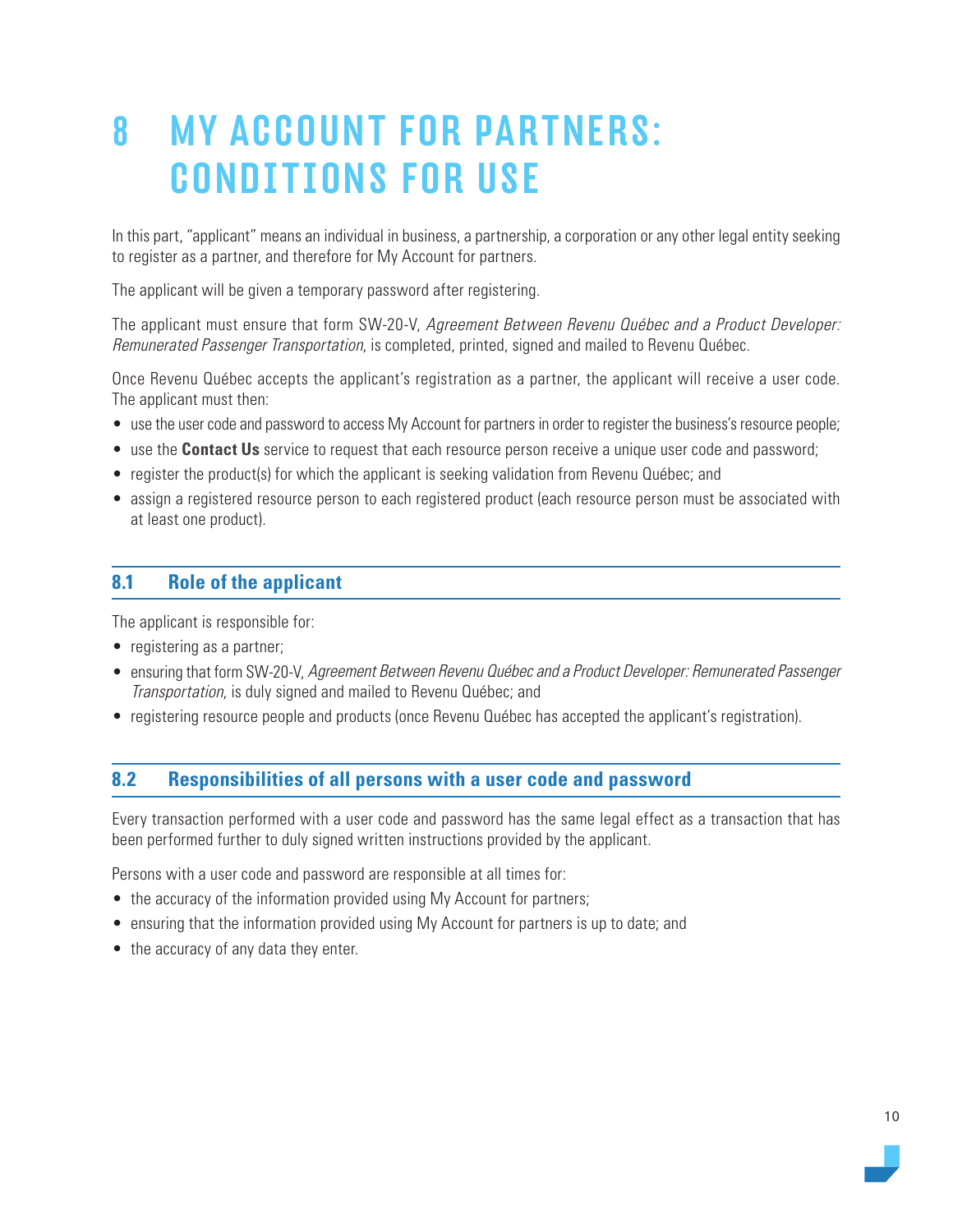# <span id="page-10-0"></span>**8.3 Obtaining a user code and password**

Once the applicant registers as a partner (and therefore for My Account for partners), Revenu Québec assigns a temporary password.

Once Revenu Québec receives a duly completed and signed copy of form SW-20-V, Agreement Between Revenu Québec and a Product Developer: Remunerated Passenger Transportation, it will verify certain information before notifying the applicant by email whether the registration is accepted or rejected.

If the applicant's registration is accepted, the confirmation email will include the applicant's user code. The applicant will then be able to access My Account for partners using the user code and the temporary password. The applicant must then create a new password and choose verification questions that can be used to reset a forgotten password.

All resource persons authorized by the applicant must follow the same steps to obtain a user code and a password.

### **8.4 Confidentiality of the user code and password**

Any person with a user code and password is responsible for all actions taken using them and must inform Revenu Québec of any unauthorized use.

Such a person is also responsible for keeping the user code and password confidential. The user code and password are reserved for the exclusive use of the authorized person, who:

- must never allow any other person to use the user code and password; and
- must change the password periodically for security reasons.

Under no circumstances will Revenu Québec be held responsible for any loss or damage related to a failure to respect the obligations set out in this section.

#### **8.5 Changes to the conditions for use**

The conditions for use of My Account for partners are set out on the Revenu Québec website and in this management framework. The partner must check these conditions periodically to stay informed.

Revenu Québec can change the conditions for use at any time without prior notice, provided it posts the new conditions on its website and in this document. The changes take effect as soon as they are posted on the Revenu Québec website.

Use of My Account for partners by a person with a user code and password constitutes acceptance of any changes made to the conditions for use.

11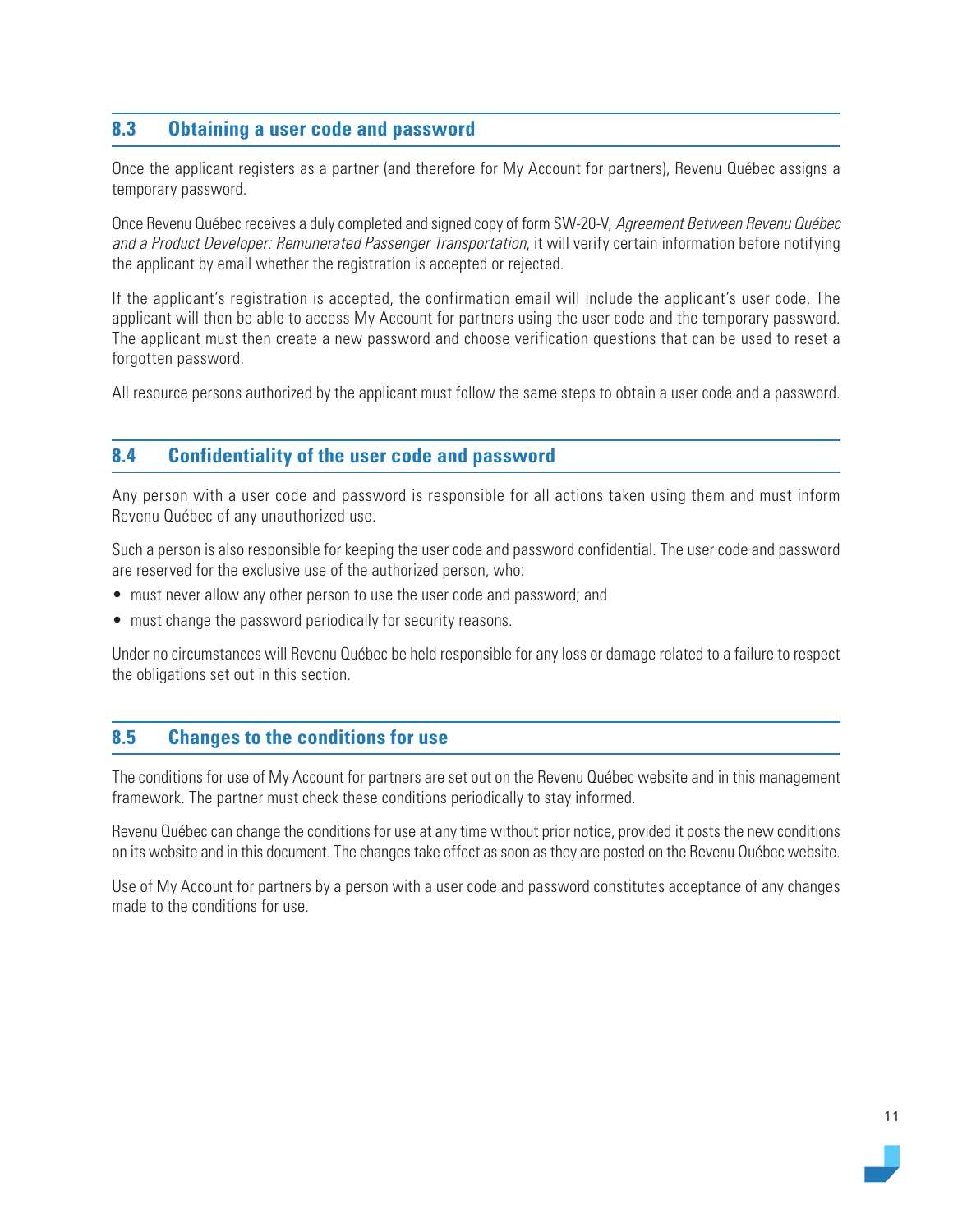# <span id="page-11-0"></span>**8.6 Access to My Account for partners**

Access to My Account for partners is granted for an indefinite period.

Without prior notice, Revenu Québec can suspend or revoke all access privileges of any person with a user code and password. Therefore, Revenu Québec can, at any time and with immediate effect, refuse access to My Account for partners if it has reason to believe that a condition for use has not been respected or the law has been broken. Moreover, Revenu Québec can suspend or revoke access privileges that have not been used.

Revenu Québec may revoke a person's access to My Account for partners where an event occurs that results in the applicant no longer meeting the conditions of registration. This is the case, for instance, where:

- a business declares bankruptcy;
- a business is dissolved or wound up; or
- an individual in business dies.

A person with a user code and password can, at any time, request to have access to My Account for partners discontinued.

#### **8.7 Confidentiality of information**

Revenu Québec ensures the confidentiality of transmitted information by maintaining security measures in compliance with its legal obligations.

#### **8.8 Communication**

Revenu Québec and the service provider will communicate by email with all persons holding a user code and password. These persons must therefore ensure that the contact information in their file is accurate.

#### **8.9 Availability of My Account for partners**

Revenu Québec can, at any time and without prior notice to persons holding a user code and password, **temporarily**  change the way in which My Account for partners is provided or **temporarily** interrupt the availability of all or part of My Account for partners.

Revenu Québec can, with prior notice to persons holding a user code and password, **permanently** change the way in which My Account for partners is provided or **permanently** make all or part of My Account for partners unavailable.

#### **8.10 Legal system**

Any dispute that may arise from an application for registration or conditions for use with respect to My Account for partners is governed by Québec legislation. Persons with a user code and password must recognize the exclusive authority and jurisdiction of Québec tribunals in this regard.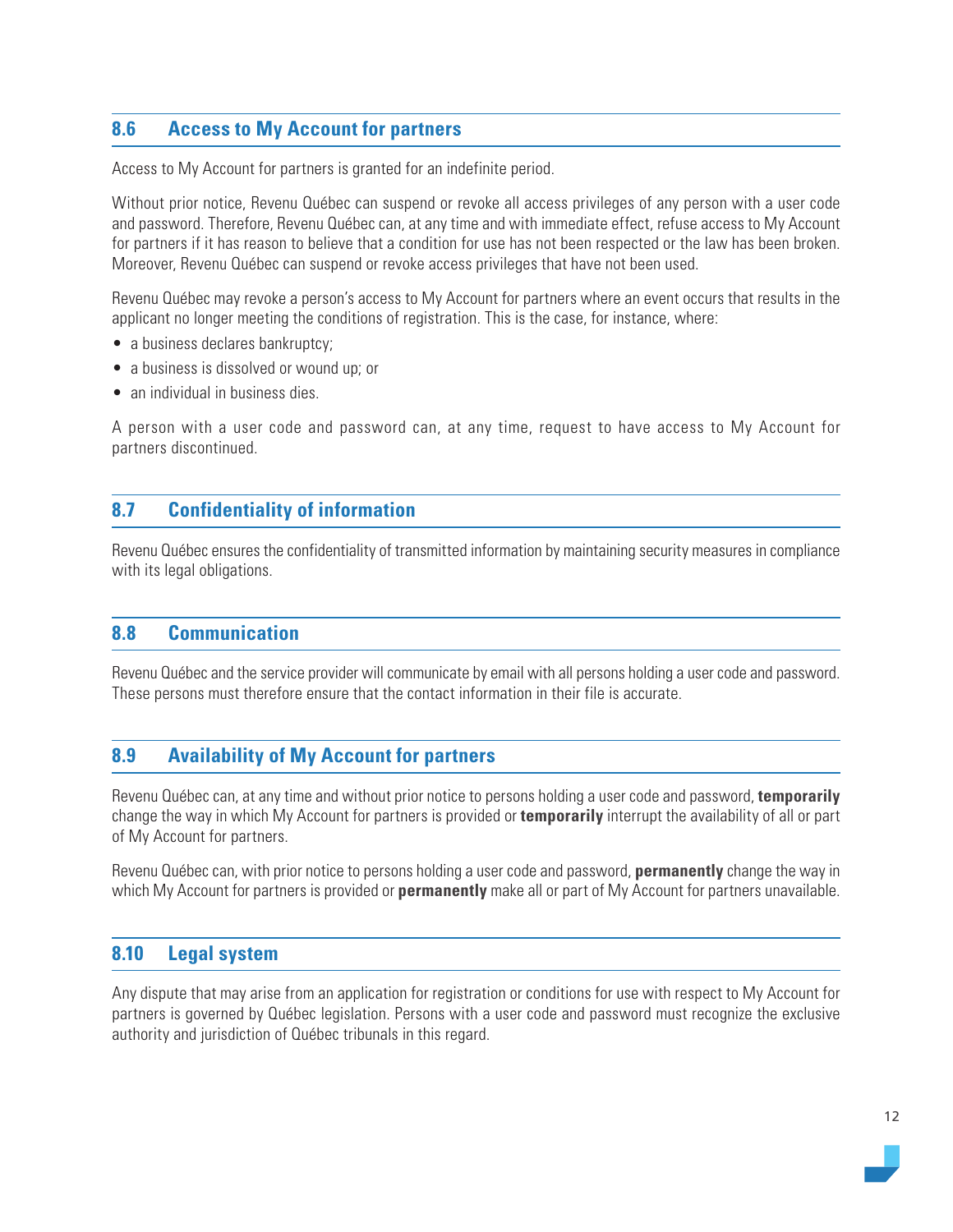# <span id="page-12-0"></span>9 DETAILS OF THE AGREEMENT BETWEEN REVENU QUÉBEC AND A PRODUCT DEVELOPER: REMUNERATED PASSENGER TRANSPORTATION (SW-20-V)

The information in this part is provided to clarify the scope of the Agreement Between Revenu Québec and a Product Developer: Remunerated Passenger Transportation (SW-20-V) (hereinafter referred to as the "agreement") and to explain Revenu Québec's interpretation of certain provisions of the agreement. The following provisions are discussed in detail:

- Validation process, under Terms and Conditions (hereinafter "Clause F");
- Licence and intellectual property rights, under Terms and Conditions (hereinafter "Clause I");
- Resiliation, under General Conditions (hereinafter "Section 2");
- Modification of the agreement, under General Conditions (hereinafter "Section 4");
- Liability of Revenu Québec, under General Conditions (hereinafter "Section 5");
- Liability of the Developer, under General Conditions (hereinafter "Section 6").

All developers working in the **Remunerated passenger transportation** field of activity **must sign** the agreement with Revenu Québec, which constitutes a contract of adhesion.<sup>1</sup> This agreement, which is subject to the *Civil Code* of Québec and other laws, is unique in its interpretation in favour of the adhering party, that is, the product developer.<sup>2</sup>

Like all framework agreements covering multiple situations, it is possible that some provisions of the agreement apply only to developers of commercial products or to developers of non-commercial products. This is the case, for example, in the 4th paragraph of Clause F, which covers only commercial products developed by the developer.

We would also like to clarify the scope and interpretation of the sections concerning resiliation and modification of the agreement and the liability of both Revenu Québec and the developer (sections 2, 4, 5 and 6).

For instance, Section 2 – Resiliation states that Revenu Québec has the right to unilaterally resiliate, after three days' notice, the agreement in the event the developer fails to comply with any of the provisions of said agreement. The main reason for this clause is to cover the case where a developer does not meet the developer's obligations. However, Revenu Québec does not intend to systematically use this clause when a developer fails to meet a minor contractual obligation. Instead, Revenu Québec prefers to work together with the developer as much as possible to find solutions to any problems that might arise and come to an arrangement that will ensure that the partnership continues. This being said, in the case of certain major infractions, Revenu Québec would have to invoke the resiliation clause.

<sup>1.</sup> The term "contract of adhesion" is defined in article 1379 of the Civil Code of Québec as a contract "in which the essential stipulations were imposed or drawn up by one of the parties, on his behalf or upon his instructions, and were not negotiable."

<sup>2.</sup> Articles 1432, 1435, 1436 and 1437 of the Civil Code of Québec ensure the protection of the adherent to a contract of adherence, by enacting interpretation rules covering such cases as abusive and external clauses as well as illegible and incomprehensible clauses. These articles are reproduced herein.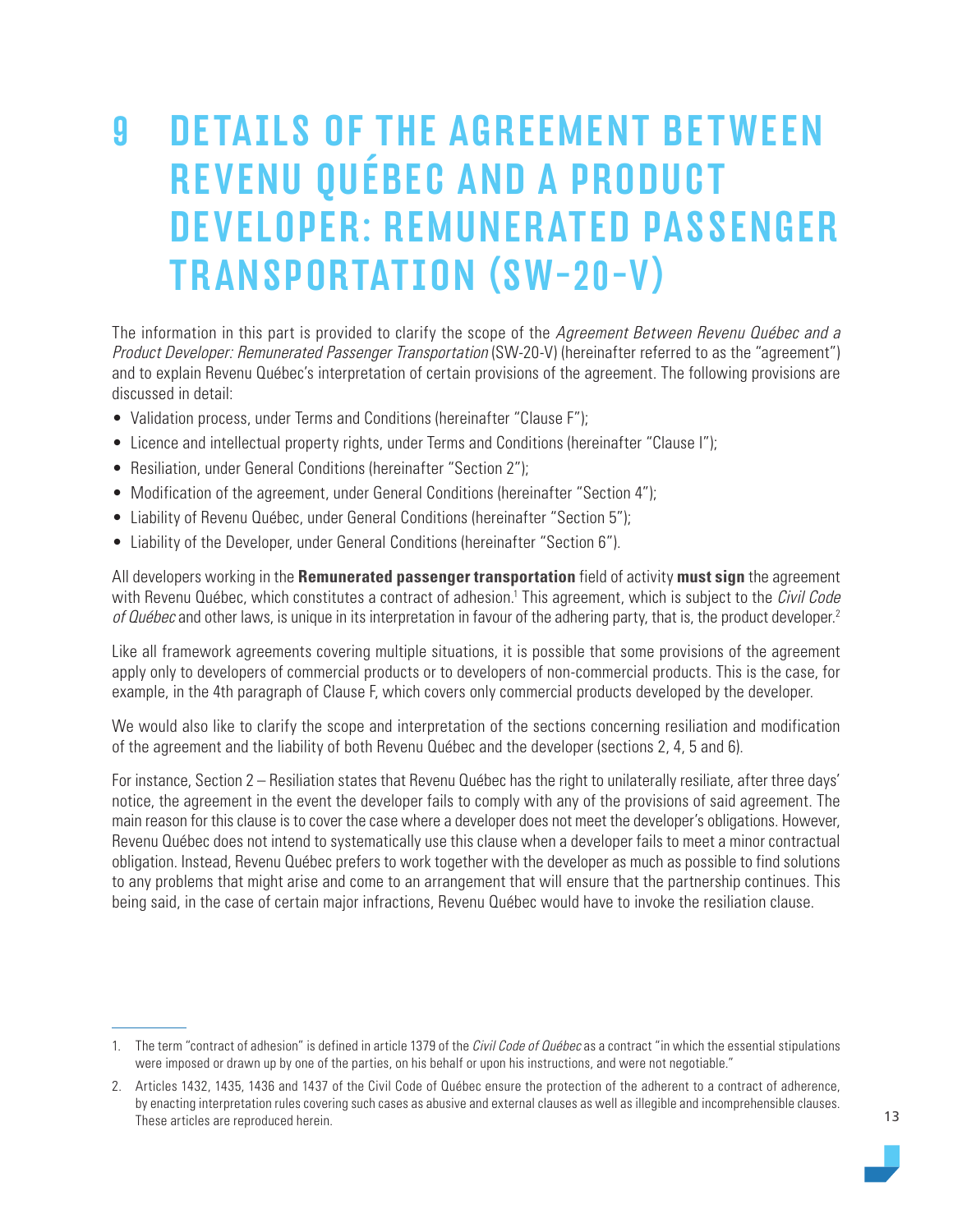#### **Example of a situation where Revenu Québec would give a developer three days' notice of resiliation**

A developer uses, for a product, a validation number granted for another product. In this situation, Revenu Québec would send a notice calling for the developer to stop using the validation number for the product for which it was not issued within three days.

Section 4 – Modification of the Agreement states that either party to the agreement that wishes to modify the agreement must notify the other party within a reasonable time in advance of any change that is likely to affect the agreement. Naturally, Revenu Québec would give sufficient advance notice to allow the developer to make any adjustments required to meet contractual obligations. In this regard, we insist on the fact that the agreement is meant to promote cooperation between the parties and, in keeping with the stated objectives of the agreement, the harmonious resolution of complex issues through the cooperative effort of both parties. If, for example, changes need to be made to the agreement, Revenu Québec will cooperate with the developer to determine an appropriate date on which the changes will take effect to give the developer sufficient time to make any adjustments needed to ensure that the objectives of the agreement are met.

#### **Example**

A new regulation could require Revenu Québec to implement a new validation process for a particular product. However, Revenu Québec will take the necessary steps to ensure that the developer has enough time to make any required adjustments and have the product validated according to the new standard.

Finally, Section 5 – Liability of Revenu Québec and Section 6 – Liability of the Developer were written in accordance with the Civil Code of Québec. Unlike a service contract, this agreement does not stipulate monetary consideration in the form of a price or fees that could provide a useful reference for determining a financial ceiling for liability with respect to either of these clauses. In these circumstances, it is impossible to determine such a ceiling and we can, therefore, only assign general titles to the clauses, in keeping with the rules set forth in the Civil Code of Québec (article 1458). This is the choice of the authorities at Revenu Québec regarding the insertion of liability clauses in the contract of adhesion.

However, the scope of the developer's liability is essentially defined in the agreement itself, with additional information provided in the management framework (see Part 3 of this document). To avoid being held liable in any respect, the developer should meet all the obligations given in these documents. Furthermore, the scope of the framework agreement is limited to establishing "rules, terms and conditions to govern Revenu Québec's validation process for products developed by a Product Developer […] and to ensure the Quality of the results provided by these products." The developer's liability is therefore limited to the scope of the agreement.

We must distinguish the activities undertaken by the developer to obtain a product validation number as set forth in the agreement from those undertaken to commercialize the validated product. The developer can, in this context, use any advertising campaign or distribution method for the developer's product. Moreover, the developer can **enter into any advertising or distribution agreement, such as one defining the liability of each party, with any person**.

In light of the agreement and the auxiliary documents to which it refers, the developer's obligations and responsibilities are well defined and it is very unlikely, as long as the developer respects the minimum requirements, that Revenu Québec would hold the developer liable.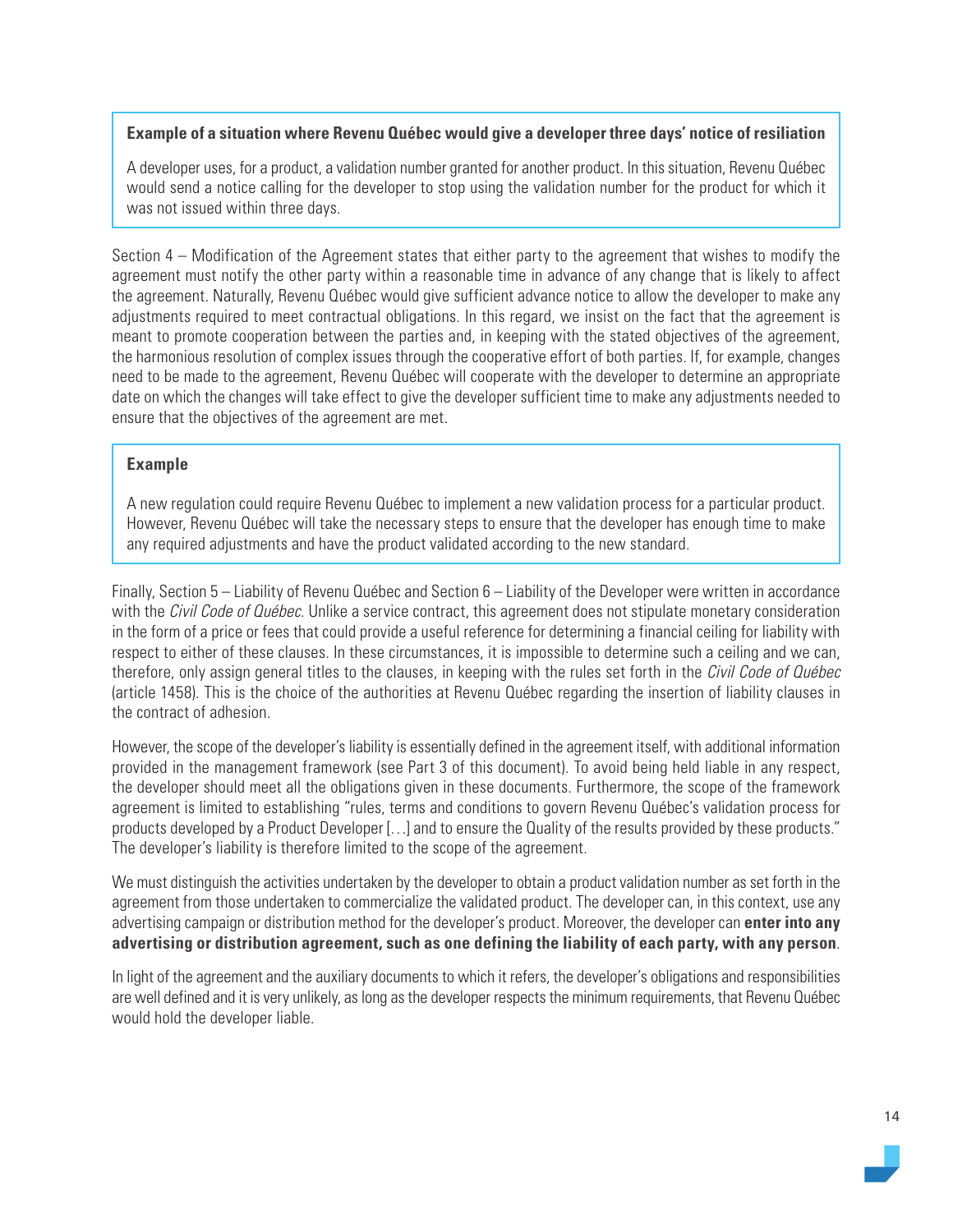#### **Examples of situations where it is likely that Section 5 would be applied relative to Revenu Québec's responsibilities**

#### Example 1 (Section 5, 1st paragraph)

A developer does not respect the validation process for its product and, therefore, Revenu Québec does not grant a validation number. In this case, the developer cannot claim damages in respect of a future loss of revenue due to the fact that the product could not be marketed.

#### Example 2 (Section 5, 2nd paragraph)

Technical problems affecting the testing environment make it impossible to validate the developer's product. Even if the developer sustains losses because the product cannot be validated and sold, the developer cannot hold Revenu Québec liable in this respect.

#### **Example of a situation where it is likely that Section 6 would be applied relative to the developer's responsibilities**

#### Example

In cooperation with Revenu Québec, a developer conducts tests for a sales recording system (SRS) in early February. By mid-February, the developer's product has still not been certified. However, the developer had informed its client that the client could use the certified SRS beginning on February 14. Because of the developer's technical difficulties, the client is unable to send information about bills and is then issued fines and penalties. In this case, the developer cannot hold Revenu Québec liable if the developer's client claims damages because the client was unable to use the SRS.